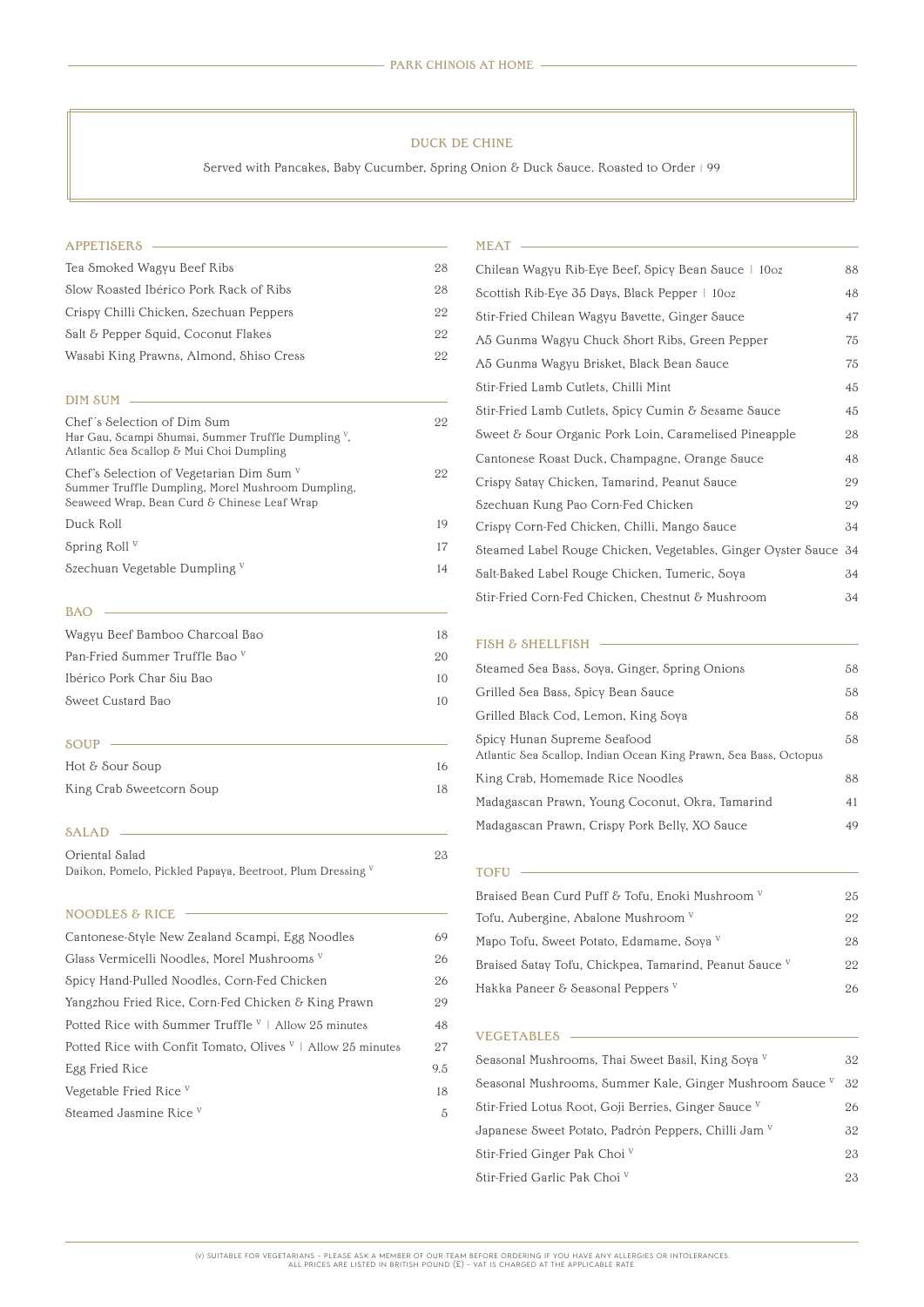# **EMPRESS MENU**

£49 for one

#### To Start

Choice of one

Chef´s Selection of Dim Sum Chef´s Selection of Vegetarian Dim Sum V Crispy Chilli Chicken, Szechuan Peppers Szechuan Vegetable Dumpling V Spring Roll Platter V

#### Main

Choice of one

Sweet & Sour Organic Pork Loin, Caramelised Pineapple Crispy Satay Chicken, Tamarind, Peanut Sauce Szechuan Kung Pao Corn-Fed Chicken Mapo Tofu, Sweet Potato, Edamame, Soya V Hakka Paneer & Seasonal Peppers V

> All served with Egg Fried Rice or Vegetable Fried Rice V

(v) suitable for vegetarians - please ask a member of our team before ordering if you have any allergies or intolerances.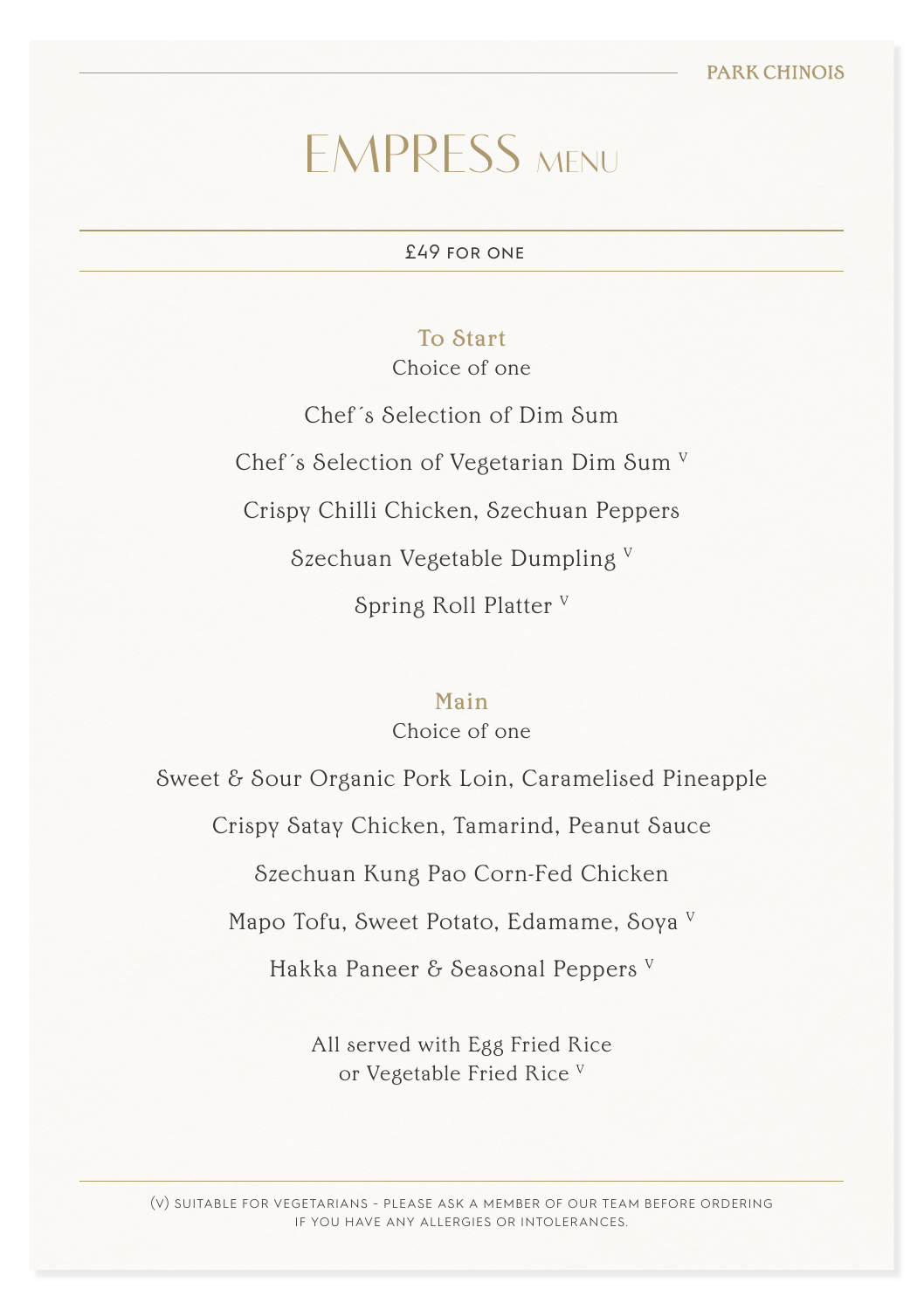# **EMPEROR MENU**

£140 for two

#### To Start

Choice of two

Chef´s Selection of Dim Sum Chef´s Selection of Vegetarian Dim Sum V Salt & Pepper Squid, Coconut Flakes Crispy Chilli Chicken, Szechuan Peppers Wasabi King Prawns, Almond, Shiso Cress

#### Main

Choice of two

Madagascan Prawn, Young Coconut, Okra, Tamarind Scottish Rib-Eye 35 Days, Black Pepper | 10oz Stir-Fried Chilean Wagyu Bavette, Ginger Sauce Cantonese Roast Duck, Champagne, Orange Sauce

> All served with Egg Fried Rice or Vegetable Fried Rice V